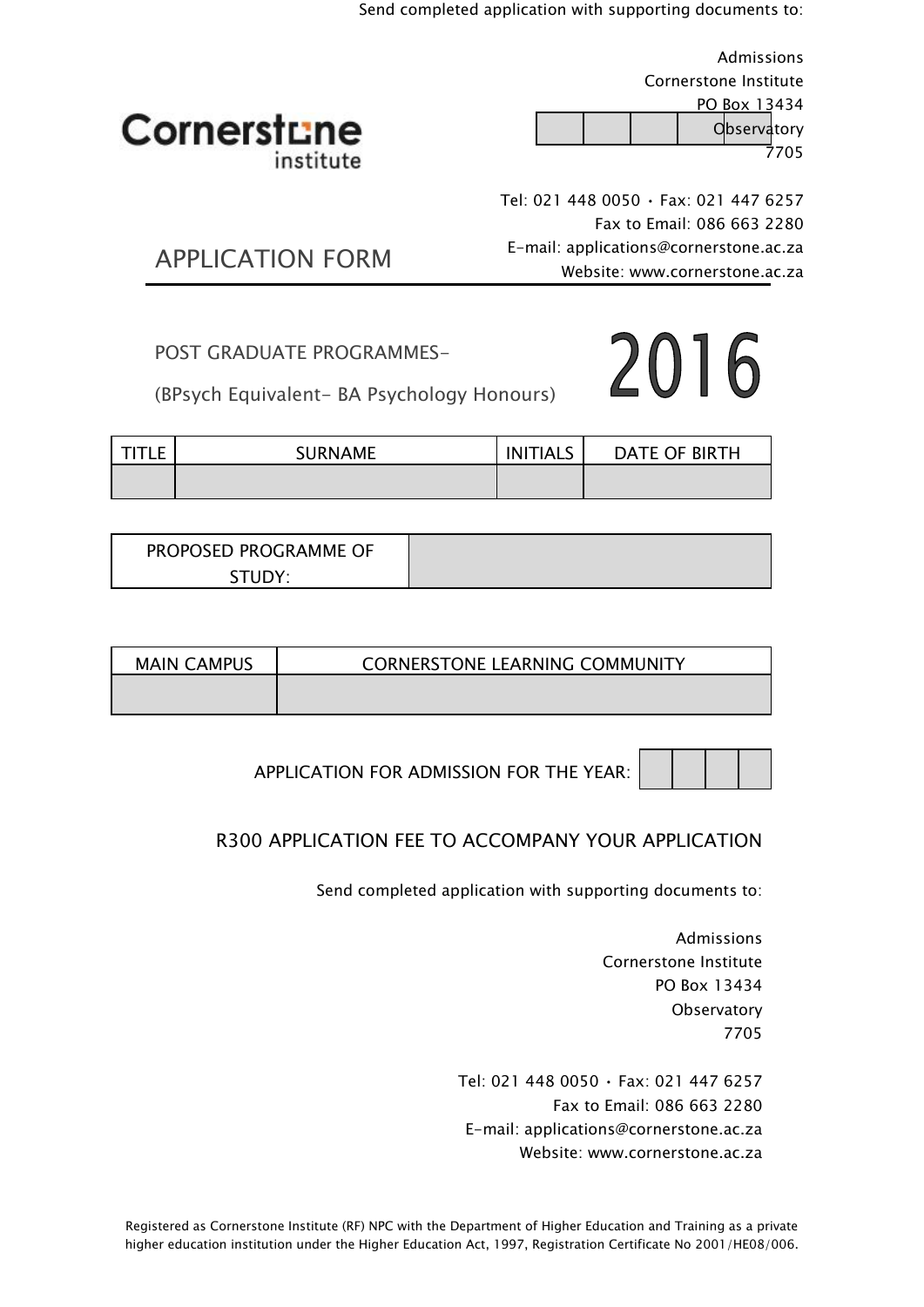

## A. APPLICATION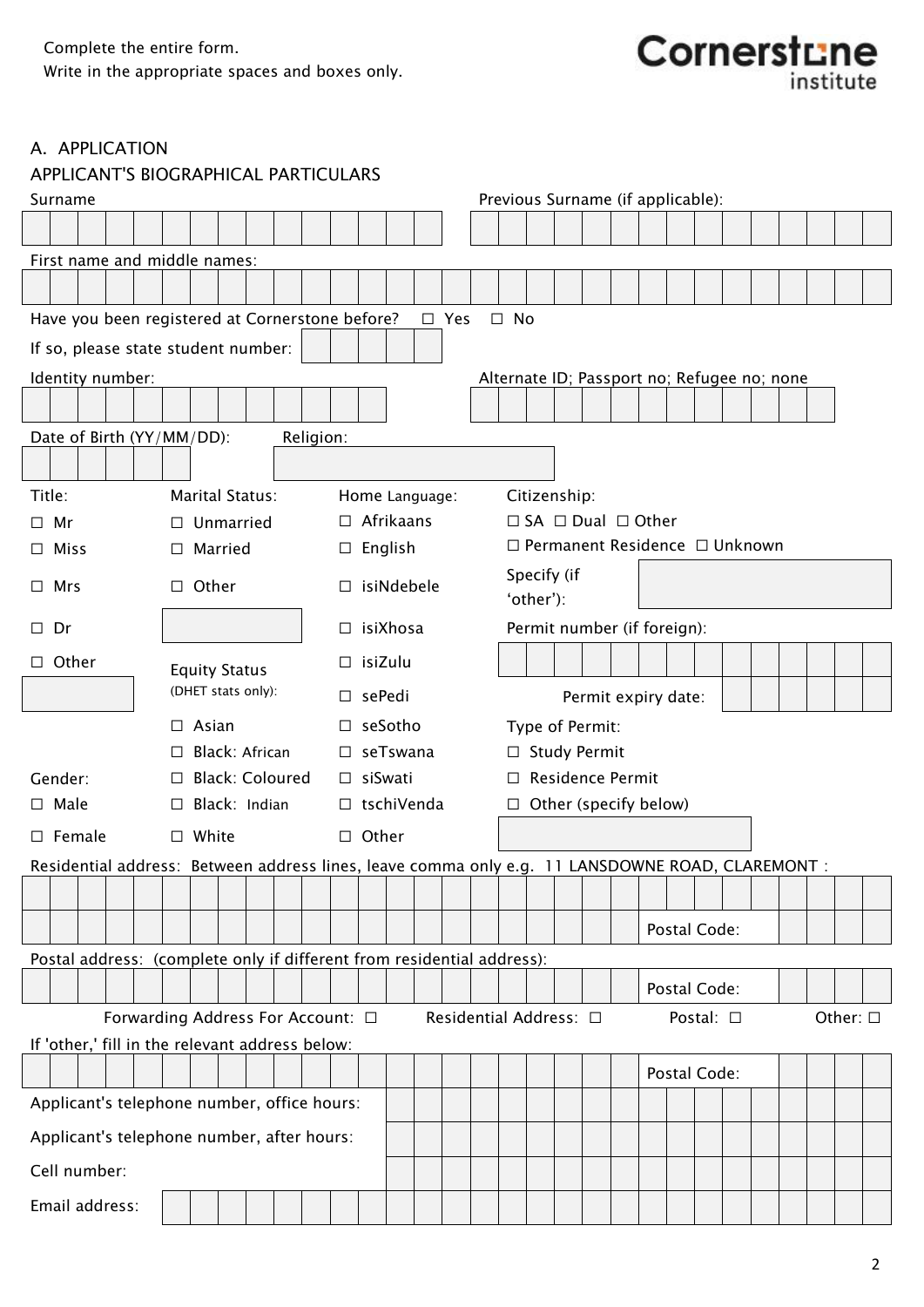## Cornerstune institute

## B. PREVIOUS STUDIES

Give details of your previous studies below:

| Period |      |                                 |                                       | Study    | Qualification |
|--------|------|---------------------------------|---------------------------------------|----------|---------------|
| From   | To   | Name of university/college etc. | Name of<br>degree/diploma/certificate | Complete | Attached      |
| Year   | Year |                                 |                                       | (yes/no) | (yes/no)      |
|        |      |                                 |                                       |          |               |
|        |      |                                 |                                       |          |               |
|        |      |                                 |                                       |          |               |
|        |      |                                 |                                       |          |               |
|        |      |                                 |                                       |          |               |
|        |      |                                 |                                       |          |               |
|        |      |                                 |                                       |          |               |
|        |      |                                 |                                       |          |               |
|        |      |                                 |                                       |          |               |
|        |      |                                 |                                       |          |               |

N.B. Applicants who have studied at other tertiary institutions must attach full academic reports and Certificates of Conduct from those institutions, otherwise their applications cannot be considered.

## C. FINANCES

Indicate how you plan to finance your education at Cornerstone? Elaborate in the box below:

- ☐ \*Sponsor(s) eg. parent, organisation Letter attached: ☐ Yes ☐ No
- □ Savings
- ☐ Church
- □ Student Loan
- ☐ Credit Card
- $\Box$  Other (Specify in box below)

\*If sponsored, please include a letter by your sponsor, stating the amount and regularity of the sponsorship.

## Complete this section only if you are not paying for your studies yourself:

| Sponsor's surname:                                                                                      | Initials: | Title: |  |  |  |  |  |  |  |  |  |
|---------------------------------------------------------------------------------------------------------|-----------|--------|--|--|--|--|--|--|--|--|--|
|                                                                                                         |           |        |  |  |  |  |  |  |  |  |  |
| Address:                                                                                                |           |        |  |  |  |  |  |  |  |  |  |
|                                                                                                         |           |        |  |  |  |  |  |  |  |  |  |
| Home telephone<br>Postal:<br>no:                                                                        |           |        |  |  |  |  |  |  |  |  |  |
| Work Address:                                                                                           |           |        |  |  |  |  |  |  |  |  |  |
|                                                                                                         |           |        |  |  |  |  |  |  |  |  |  |
| Cell no:<br>Postal:                                                                                     |           |        |  |  |  |  |  |  |  |  |  |
| Sponsoring Organisation / Relationship to Sponsor:                                                      |           |        |  |  |  |  |  |  |  |  |  |
|                                                                                                         |           |        |  |  |  |  |  |  |  |  |  |
| Sponsor's Email address:                                                                                |           |        |  |  |  |  |  |  |  |  |  |
|                                                                                                         |           |        |  |  |  |  |  |  |  |  |  |
| Do note that a registration fee and financial proof of ability to pay fees is required for<br>$\bullet$ |           |        |  |  |  |  |  |  |  |  |  |

- Do note that a registration fee and financial proof of ability to pay fees is required for registration.
- Foreign students are required to pay 60% of the annual tuition fee upfront.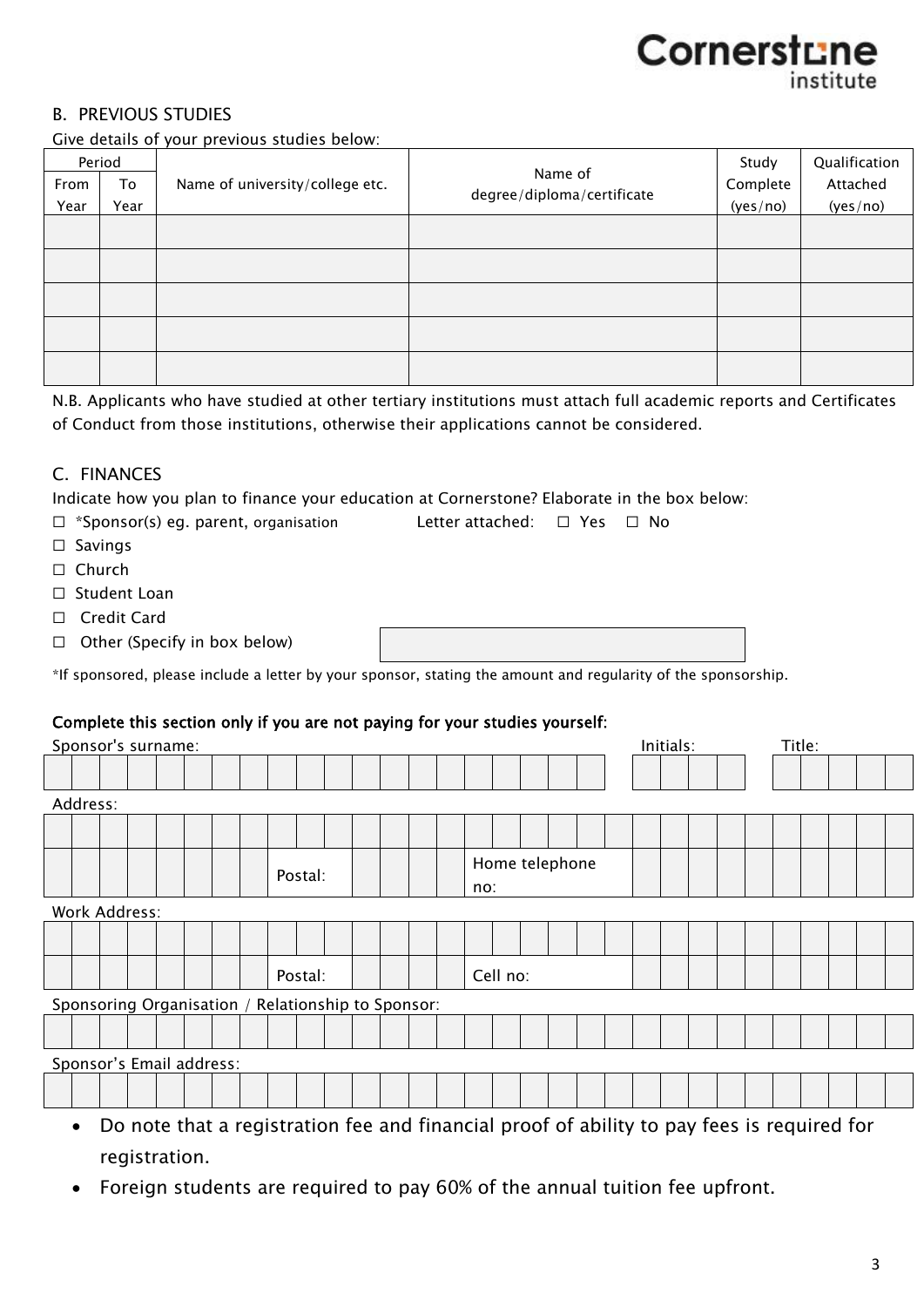## Cornerstu institute

## D. PERMANENT RESIDENTIAL ADDRESS OF NEXT OF KIN\FRIEND (in case of emergency)

|  | Title, initials and surname: |  |  |  |         |  |  |     |                |  |  |  |  |  |  |  |
|--|------------------------------|--|--|--|---------|--|--|-----|----------------|--|--|--|--|--|--|--|
|  |                              |  |  |  |         |  |  |     |                |  |  |  |  |  |  |  |
|  | Residential address:         |  |  |  |         |  |  |     |                |  |  |  |  |  |  |  |
|  |                              |  |  |  |         |  |  |     |                |  |  |  |  |  |  |  |
|  |                              |  |  |  | Postal: |  |  | no: | Home telephone |  |  |  |  |  |  |  |

## E. GENERAL INFORMATION

## MEDICAL

Are you in a good state of physical health? If not, or if you are under a doctor's care or are receiving medication, PLEASE ATTACH SEPARATE STATEMENT FURNISHING DETAILS. ☐ Yes ☐ No Do you have any physical or psychological impairments or handicaps which may affect ability to complete your studies at Cornerstone? PLEASE ATTACH SEPARATE STATEMENT ☐ Yes ☐ No

Please indicate (good, average, poor)and elaborate on your ability/ disability status:

| Sight (even with glasses)         | Physical<br>(moving/standing)       |
|-----------------------------------|-------------------------------------|
| Hearing (even with a hearing aid) | Intellectual                        |
| Communication (talking/listening) | Emotional/Psycho social<br>wellness |
| Other                             | None                                |

## EMPLOYMENT

List in chronological order any position of employment you have held:

| ___<br>$-$         | __<br>. .    |          |
|--------------------|--------------|----------|
| Date position held | Type of work | Employer |
|                    |              |          |
|                    |              |          |
|                    |              |          |
|                    |              |          |
|                    |              |          |
|                    |              |          |

Will you be studying while you work?  $\Box$  Yes  $\Box$  No

## **ACTIVITIES**

To reflect important activities in which you are involved, complete the following:

(a) Societies, sport, volunteering etc.:

(b) Any leadership roles in the community:

(c) What are your special interests, abilities and pastimes: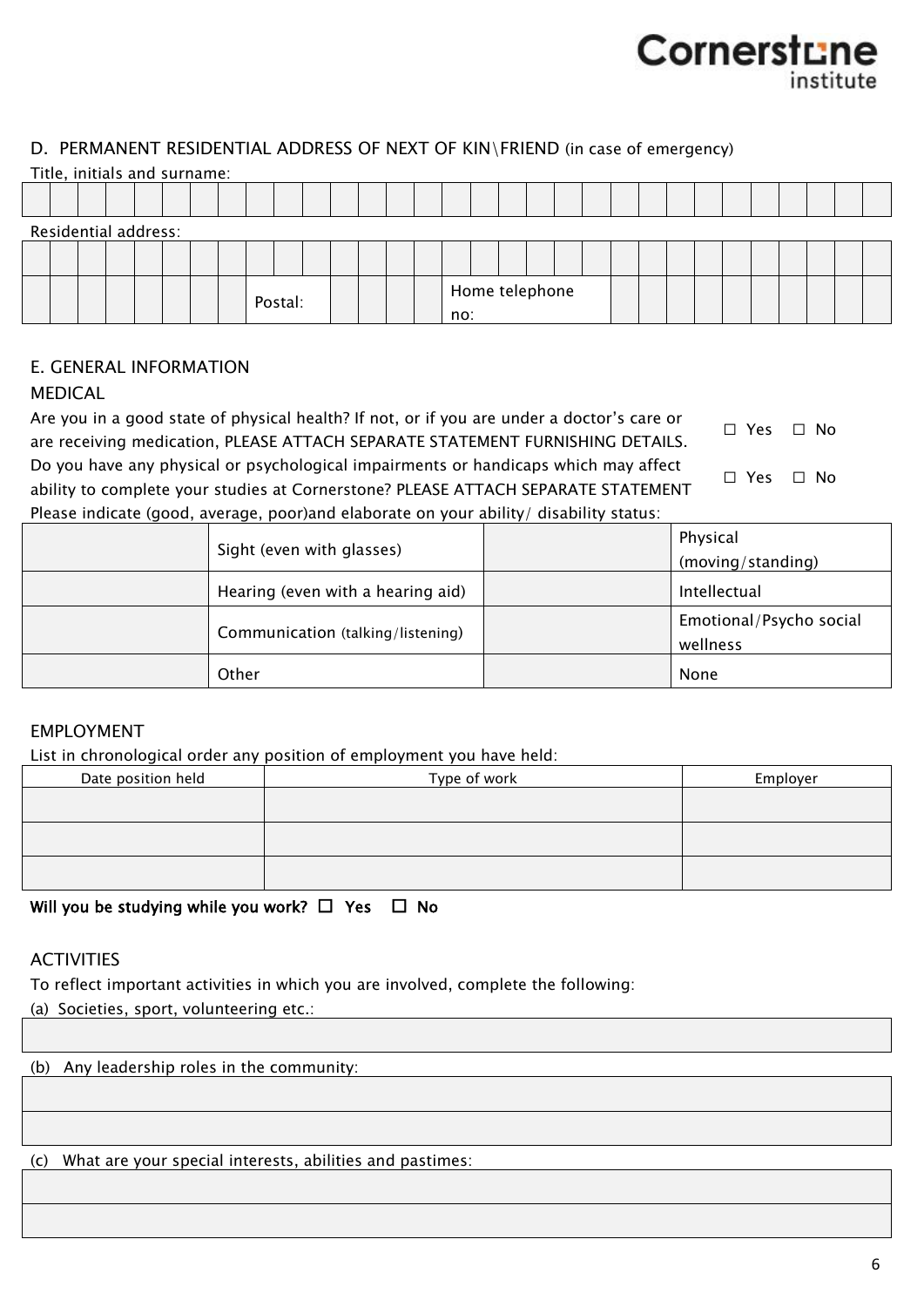## Cornerstu institute

## F. PERSONAL STATEMENT

Please attach a 1000 word essay covering the following areas:

- a) The reason for pursuing becoming a Registered Counsellor
- b) Your personal goals and aspirations
- c) The reason that you are registering for this programme at Cornerstone
- d) Your professional competencies
- e) Your interpersonal competencies
- f) Your personal qualities
- g) How you would use the qualification once completed?

G. REFERENCES (Please also see attached two Confidential Referee Reports to be submitted) Please provide the contact details of one referee whom may be contacted to comment on your academic and/or professional performance in psychology e.g. your psychology lecturers. Please give details of your referee below:

| Referee's name:   |  |  |         |  |  |  |  |  |              |  |  |              |  |  |  |
|-------------------|--|--|---------|--|--|--|--|--|--------------|--|--|--------------|--|--|--|
| Address:          |  |  |         |  |  |  |  |  |              |  |  |              |  |  |  |
|                   |  |  |         |  |  |  |  |  |              |  |  |              |  |  |  |
|                   |  |  |         |  |  |  |  |  |              |  |  | Postal Code: |  |  |  |
| Telephone number: |  |  |         |  |  |  |  |  |              |  |  |              |  |  |  |
|                   |  |  |         |  |  |  |  |  |              |  |  |              |  |  |  |
| Dialling Code:    |  |  | Number: |  |  |  |  |  | Cell Number: |  |  |              |  |  |  |

## H. STATISTICAL INFORMATION

The information requested is used for statistical purposes only. It will not be used to determine eligibility for admission.

| $\Box$ | Current Cornerstone student<br>(please specify below)     | ப | Cornerstone Presentation<br>(please specify below) |
|--------|-----------------------------------------------------------|---|----------------------------------------------------|
| ⊔      | Past Cornerstone (CEBI) student<br>(please specify below) | ⊔ | Cornerstone advert<br>(please specify below)       |
| $\Box$ | Cornerstone staff member<br>(please specify below)        | ⊔ | Other<br>(please specify below)                    |
|        | <b>Flver</b>                                              |   | Internet                                           |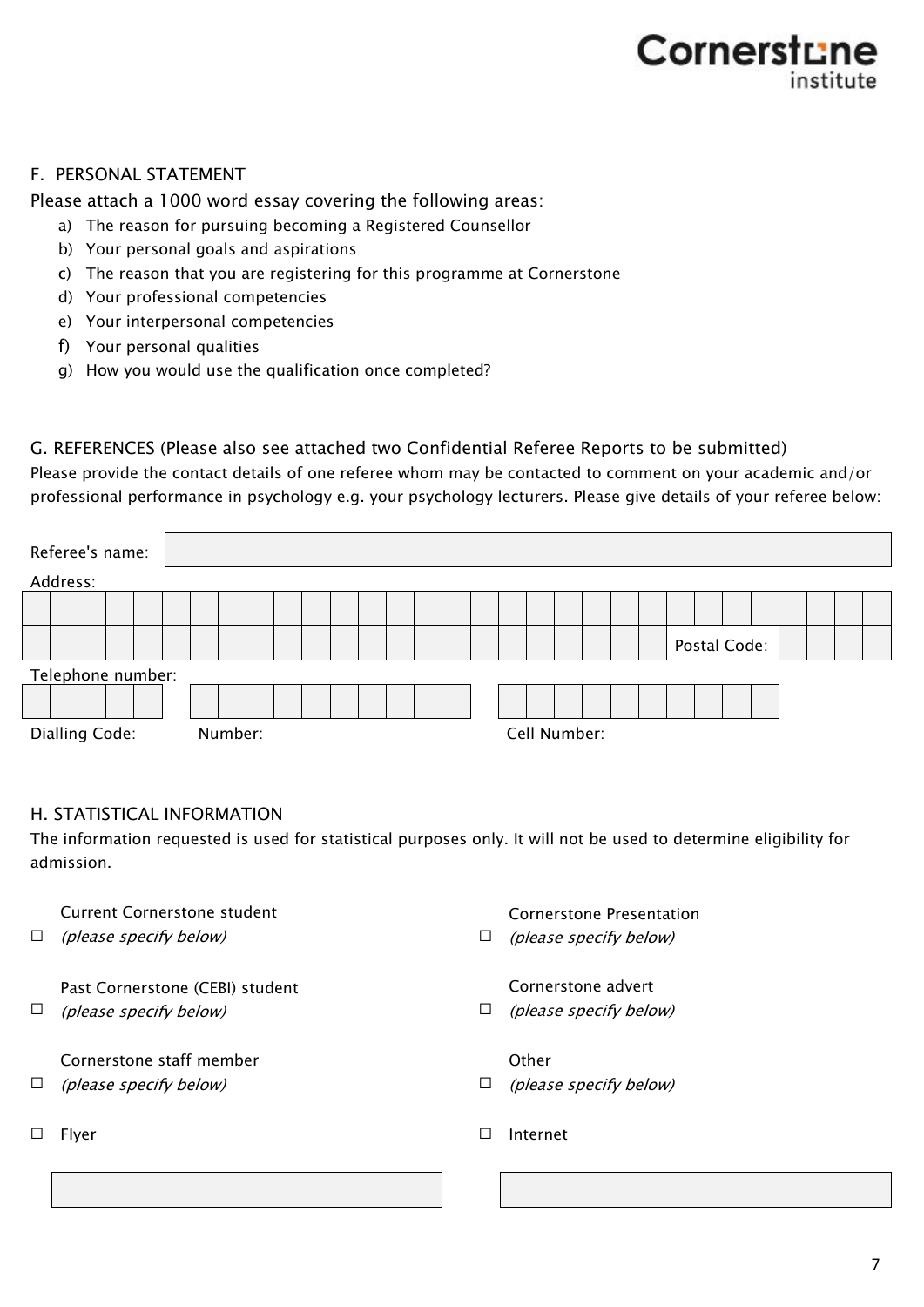# Cornerstur

## I. AGREEMENT

## DECLARATION BY APPLICANT (or PARENT/GUARDIAN)

(If applicant is under the age of 18, a parent or guardian would need to sign)

I hereby declare

- 1. that the particulars furnished by me in this application form are true and correct;
- 2. that I fully understand that Cornerstone is entitled to cancel my registration immediately, should it become apparent that any of the particulars furnished in this application form are untrue or incorrect;
- 3. that I undertake not to bring any claim, of whatever kind against Cornerstone or any employee of Cornerstone nor in any way whatever to hold Cornerstone liable for any damage or loss whatever which I may incur or suffer personally or in property of mine and which directly or indirectly arises from my participation during my period of study at Cornerstone in any activity, of whatever kind, having to do with my studies or training or with sport or recreation of whatever kind, however such damage or loss may come about, and that I will take responsibility for participation in any Cornerstone Institute activity and will accept the risk attached thereto;
- 4. that I authorise Cornerstone in the event of my requiring urgent medical treatment to get appropriate medical assistance and that I accept responsibility for the payment of the costs thus incurred;
- 5. that I undertake to pay punctually all such registration, tuition, and other fees as Cornerstone may from time to time charge during the years for which I register as a student of Cornerstone;
- 6. that I furthermore undertake to cover all legal costs incurred by Cornerstone in the event of my failure to discharge any duty relating to the payment mentioned in (5) above.
- 7. I have read and agree to adhere to the Cornerstone vision, values and student conduct as specified in the Student Handbook on the Cornerstone website
- 8. Cornerstone may report to my parents or legal guardian and/or the person responsible for fee payment details of my academic progress.
- 9. I accept that I am responsible for updating my personal details and will notify Cornerstone of any changes.
- 10. I accept, agree and understand that Cornerstone may keep and process data and documents in electronic format, including data supplied by me in this application form;
- 11. Cornerstone may use and transfer such data and use such documents in electronic or other formats for Cornerstone purposes including submission of data for the National Learner Record Database as required by the Department of Higher Education and Training;
- 12. Cornerstone has the right to cancel a programme, without prior warning, if circumstances arise that prevent the institution from offering that programme. If the student has registered and paid for the programme, he/she will receive a full refund.

| Signature of  |
|---------------|
| applicant     |
| (or parent or |
| quardian):    |

| ⊃ |
|---|
|   |
|   |
|   |
|   |
|   |
|   |
|   |
|   |
|   |



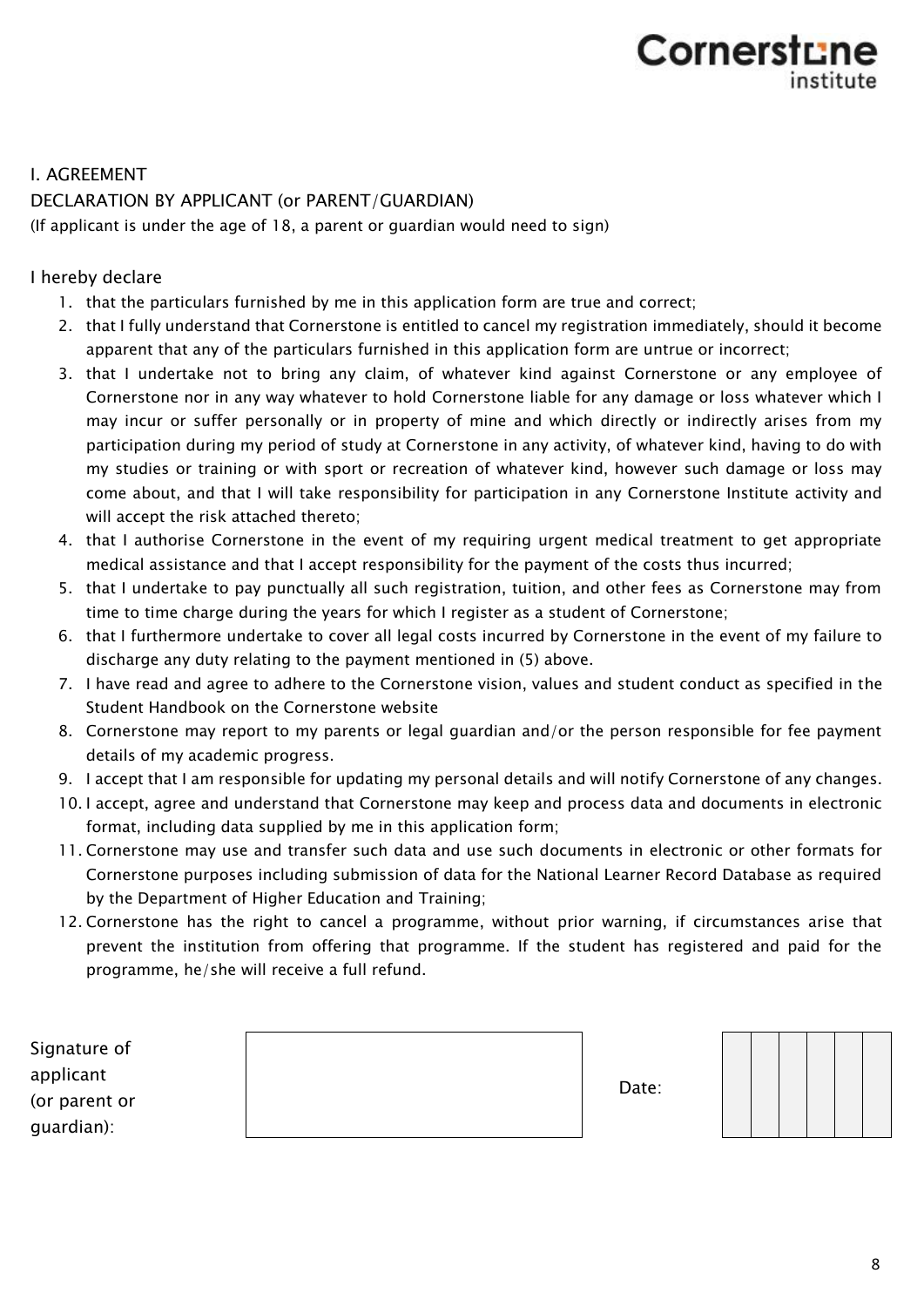## PLEASE COMPLETE CHECKLIST (SECTION J) BEFORE SUBMITTING THIS APPLICATION FORM.

J. ESSENTIAL INFORMATION REGARDING THE APPLICATION FOR ADMISSION

1. Accuracy and completeness of the information furnished

Cornerstone accepts no responsibility for the delay in processing an application either because the information furnished in the application is faulty or because information asked for in the application form has been left out. Therefore, please make sure that the application information is accurate and complete.

2. Application fee

Proof of payment of R300 (three hundred South African rand) must be submitted with the completed form. This fee is non-refundable.

#### 3. Closing dates

Applications must be submitted on or before 26 February 2016 for the April 2016 intake. No late application received after 26 February for the April intake will be considered. Supporting documents required must be attached. Late applications will not be considered

4. Supporting documents

Without the appropriate supporting documents, specified below, your application cannot be accepted for consideration.



5. In all cases, a complete and formally correct applications will be considered and the applicant will be notified of the outcome. In some cases Cornerstone may however find it necessary to obtain additional information from his/her referees, and/or by interviewing the applicant and a selection process. The submission to this office of a completed application form does not imply, therefore, either that the applicant has been accepted as a student or that the applicant may register as a student. Applicants who are notified that they have been (provisionally) admitted for a specific year must register on the date specified in their acceptance letter.

## The application documents must be emailed to: applications@cornerstone.ac.za Or sent to: ADMISSIONS, CORNERSTONE INSTITUTE, PO Box 13434, Observatory, 7705, SOUTH AFRICA. PLEASE NOTE THE PSYCHOLOGY DEPT. BPSYCH APPLICATION FORM MUST BE A HARD COPY SUBMITTED TO THE PSYCHOLOGY DEPT.

## Bank Details:

Account Name: Cornerstone Christian College Bank: Nedbank; Account Number: 107 503 0269 Branch Code: 102510 (Parow)/198765 (Universal Code) Account Type: Current Account International Swift No: NEDSZAJJ

Cornerstu